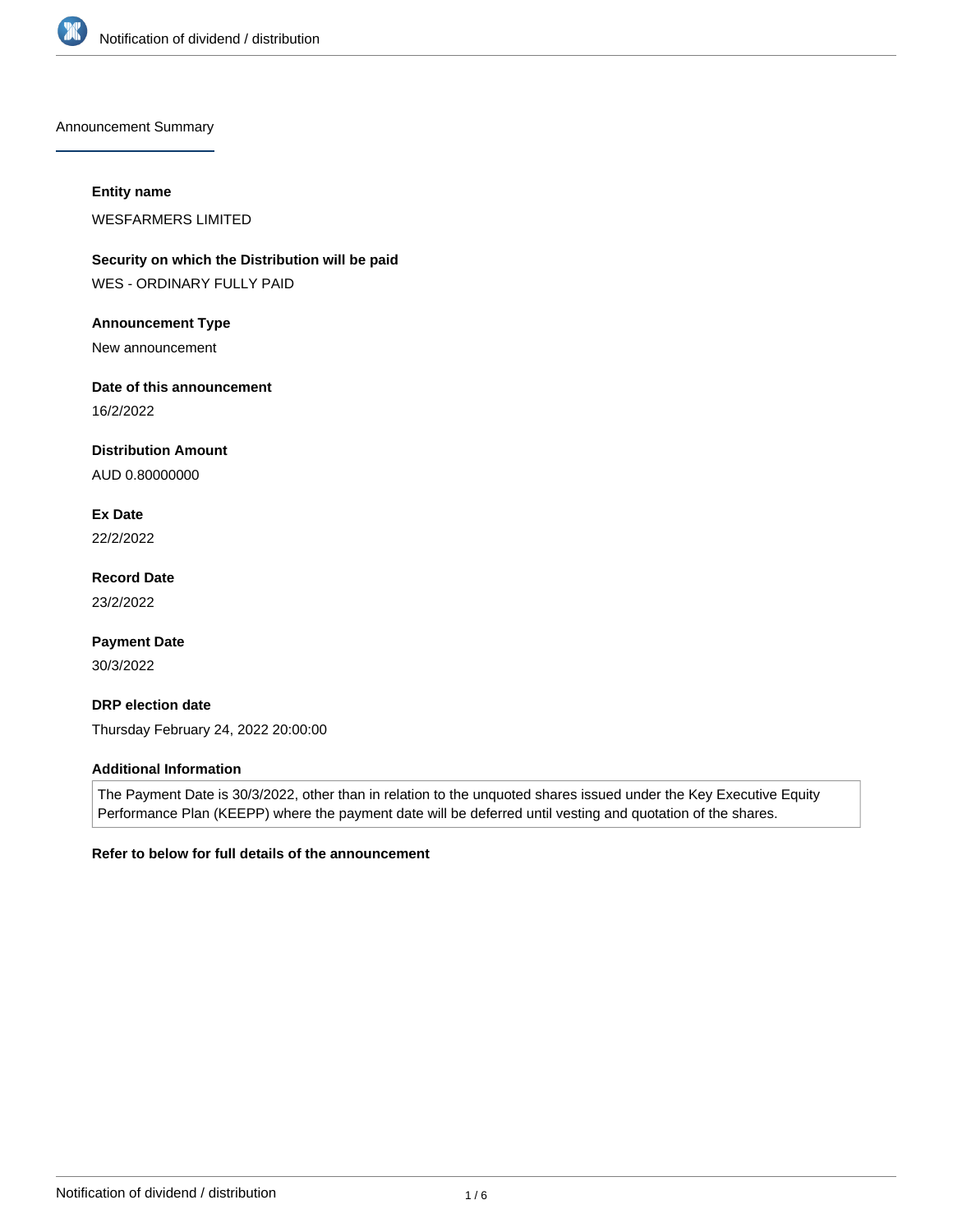

Announcement Details

Part 1 - Entity and announcement details

#### **1.1 Name of +Entity**

WESFARMERS LIMITED

**1.2 Registered Number Type ACN** 

**Registration Number**

008984049

**1.3 ASX issuer code WES** 

#### **1.4 The announcement is** New announcement

**1.5 Date of this announcement** 16/2/2022

**1.6 ASX +Security Code** WES

**ASX +Security Description** ORDINARY FULLY PAID

Part 2A - All dividends/distributions basic details

**2A.1 Type of dividend/distribution C** Ordinary

**2A.2 The Dividend/distribution:**

relates to a period of six months

# **2A.3 The dividend/distribution relates to the financial reporting or payment period ending ended/ending (date)** 31/12/2021

**2A.4 +Record Date**

23/2/2022

**2A.5 Ex Date** 22/2/2022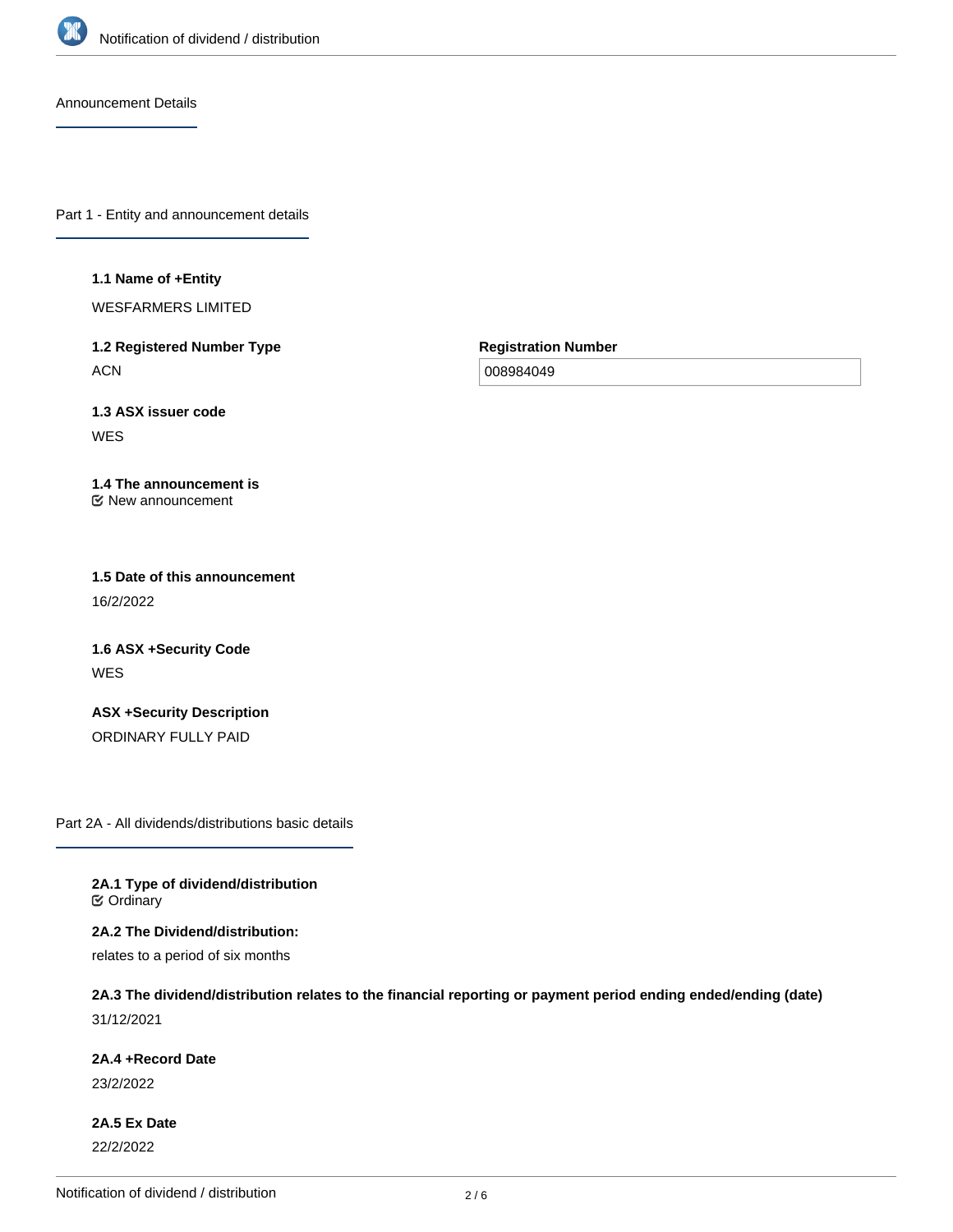### **2A.6 Payment Date**

30/3/2022

**2A.7 Are any of the below approvals required for the dividend/distribution before business day 0 of the timetable?**

- **•** Security holder approval
- **Court approval**
- **Lodgement of court order with +ASIC**
- **ACCC approval**
- **FIRB approval**
- **Another approval/condition external to the entity required before business day 0 of the timetable for the dividend/distribution.**

No

**2A.8 Currency in which the dividend/distribution is made ("primary currency")**

AUD - Australian Dollar

**2A.9 Total dividend/distribution payment amount per +security (in primary currency) for all dividends/distributions notified in this form**

AUD 0.80000000

**2A.10 Does the entity have arrangements relating to the currency in which the dividend/distribution is paid to securityholders that it wishes to disclose to the market?** Yes

#### **2A.11 Does the entity have a securities plan for dividends/distributions on this +security?** We have a Dividend/Distribution Reinvestment Plan (DRP)

#### **2A.11a If the +entity has a DRP, is the DRP applicable to this dividend/distribution?** Yes

**2A.11a(i) DRP Status in respect of this dividend/distribution**

Full DRP

**2A.12 Does the +entity have tax component information apart from franking?** No

Part 2B - Currency Information

**2B.1 Does the entity default to payment in certain currencies dependent upon certain attributes such as the banking instruction or registered address of the +securityholder? (For example NZD to residents of New Zealand and/or USD to residents of the U.S.A.).** Yes

**2B.2 Please provide a description of your currency arrangements**

Wesfarmers shareholders will be paid dividends by direct credit into their bank account in Australian Dollars (AUD), New Zealand Dollars (NZD) or Pound Sterling (GBP). Shareholders, regardless of their registered address, may elect to receive their dividend payment in AUD, NZD or GBP by nominating a bank account in the nominated currency. Shareholders who have a registered address outside of Australia, New Zealand or the United Kingdom who have not nominated a valid bank account will receive their dividends as an AUD cheque mailed to their registered address.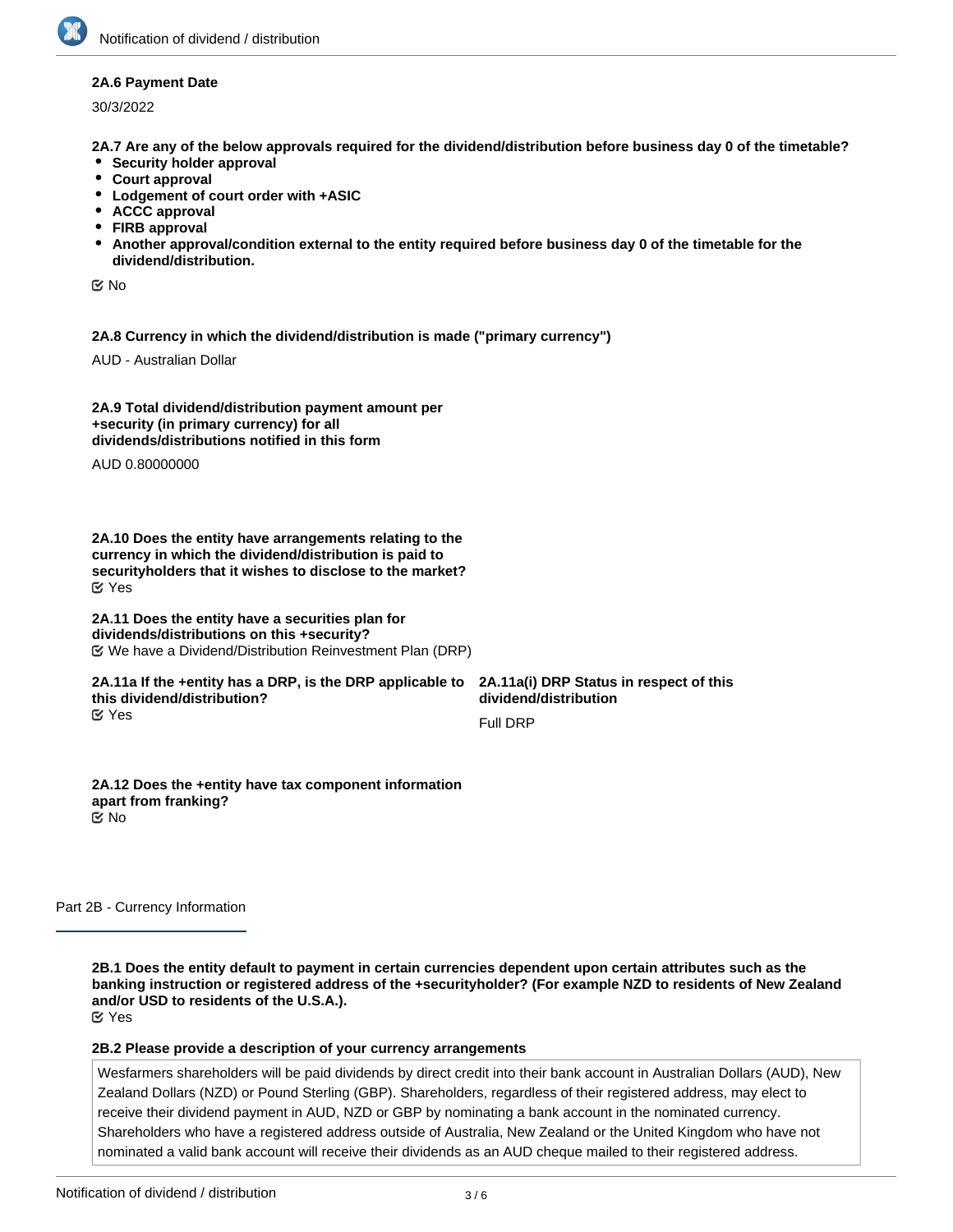#### **2B.2a Other currency/currencies in which the dividend/distribution will be paid:**

| Currency                 | Payment currency equivalent amount per security |
|--------------------------|-------------------------------------------------|
| GBP - Pound Sterling     | GBP                                             |
| NZD - New Zealand Dollar | NZD                                             |

**2B.2b Please provide the exchange rates used for non-primary currency payments**

**2B.2c If payment currency equivalent and exchange rates not known, date for information to be released**

**Estimated or Actual?** Actual

24/2/2022

**2B.3 Can the securityholder choose to receive a currency different to the currency they would receive under the default arrangements?**

Yes

**2B.3a Please describe what choices are available to a securityholder to receive a currency different to the currency they would receive under the default arrangements**

Subject to Wesfarmers' Direct Credit Policy, a shareholder can elect to receive their dividend payment in either AUD, NZD or GBP.

**2B.3b Date and time by which any document or communication relating to the above arrangements must be received in order to be effective for this dividend/distribution**

Thursday February 24, 2022 20:00:00

#### **2B.3c Please provide, or indicate where relevant forms can be obtained and how and where they must be lodged**

Shareholders who wish to change or vary the way they currently receive dividends must provide instructions to the Share Registry by the relevant record date, in one of the following ways:

- Online by visiting <http://www.computershare.com.au/easyupdate/wes>; or

- Contact Wesfarmers' Share Registry on 1300 558 062 (within Australia) or +61 3 9415 4631 (outside Australia)

for further information or to request a Direct Credit form for completion and return by the relevant record date.

Part 3A - Ordinary dividend/distribution

| 3A.1 Is the ordinary dividend/distribution estimated at     | 3A.1a Ordinary dividend/distribution estimated amount      |
|-------------------------------------------------------------|------------------------------------------------------------|
| this time?                                                  | per +security                                              |
| ় No                                                        | <b>AUD</b>                                                 |
| 3A.1b Ordinary Dividend/distribution amount per<br>security |                                                            |
| AUD 0.80000000                                              |                                                            |
| 3A.2 Is the ordinary dividend/distribution franked?         | 3A.2a Is the ordinary dividend/distribution fully franked? |
| $\alpha$ Yes                                                | $\mathfrak{C}$ Yes                                         |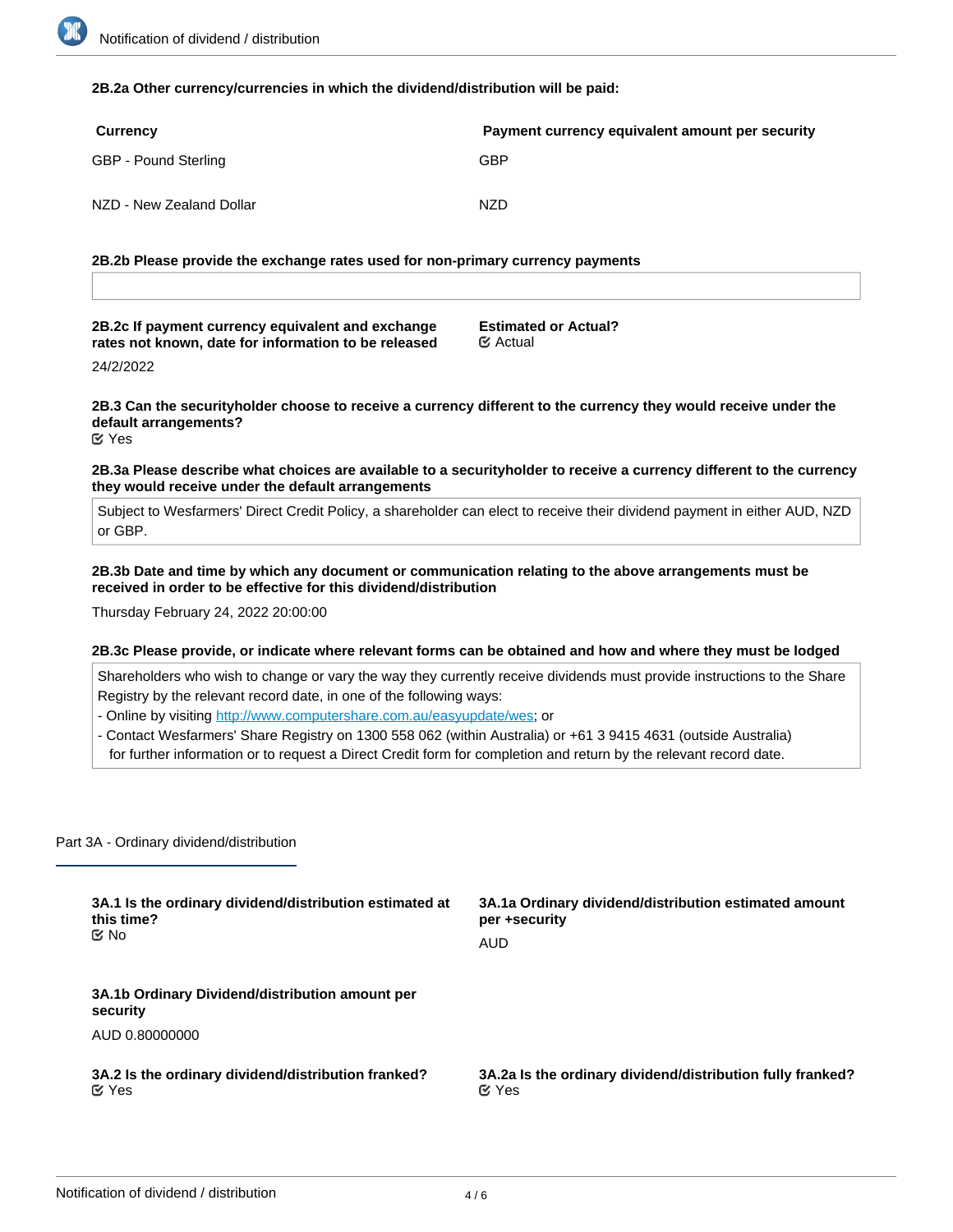

| 3A.3 Percentage of ordinary dividend/distribution that is 3A.3a Applicable corporate tax rate for franking credit<br>franked                                                                                                                                                                                                        | $(\% )$                                                          |
|-------------------------------------------------------------------------------------------------------------------------------------------------------------------------------------------------------------------------------------------------------------------------------------------------------------------------------------|------------------------------------------------------------------|
| 100.0000 %                                                                                                                                                                                                                                                                                                                          | 30.0000 %                                                        |
| 3A.4 Ordinary dividend/distribution franked amount per<br>+security                                                                                                                                                                                                                                                                 | 3A.5 Percentage amount of dividend which is unfranked<br>0.0000% |
| AUD 0.80000000                                                                                                                                                                                                                                                                                                                      |                                                                  |
| 3A.6 Ordinary dividend/distribution unfranked amount<br>per +security excluding conduit foreign income amount                                                                                                                                                                                                                       |                                                                  |
| AUD 0.00000000                                                                                                                                                                                                                                                                                                                      |                                                                  |
| 3A.7 Ordinary dividend/distribution conduit foreign<br>income amount per security                                                                                                                                                                                                                                                   |                                                                  |
| AUD 0.00000000                                                                                                                                                                                                                                                                                                                      |                                                                  |
|                                                                                                                                                                                                                                                                                                                                     |                                                                  |
| Part 4A - +Dividend reinvestment plan (DRP)                                                                                                                                                                                                                                                                                         |                                                                  |
|                                                                                                                                                                                                                                                                                                                                     |                                                                  |
| 4A.1 What is the default option if +security holders do not indicate whether they want to participate in the DRP?<br><b>Ø</b> Do not participate in DRP (i.e. cash payment)                                                                                                                                                         |                                                                  |
| 4A.2 Last date and time for lodgement of election<br>notices to share registry under DRP                                                                                                                                                                                                                                            | 4A.3 DRP discount rate<br>$\%$                                   |
| Thursday February 24, 2022 20:00:00                                                                                                                                                                                                                                                                                                 |                                                                  |
| 4A.4 Period of calculation of reinvestment price                                                                                                                                                                                                                                                                                    |                                                                  |
| <b>Start Date</b>                                                                                                                                                                                                                                                                                                                   | <b>End Date</b>                                                  |
| 28/2/2022                                                                                                                                                                                                                                                                                                                           | 18/3/2022                                                        |
| 4A.5 DRP price calculation methodology                                                                                                                                                                                                                                                                                              |                                                                  |
| The allocation price will be calculated as the average of the daily volume weighted average price of Wesfarmers Limited<br>shares, excluding trades which are not considered to reflect normal supply and demand, on each of the 15 consecutive<br>trading days during the period from 28 February 2022 to 18 March 2022 inclusive. |                                                                  |
| 4A.6 DRP Price (including any discount):<br>AUD                                                                                                                                                                                                                                                                                     | 4A.7 DRP +securities +issue date                                 |
| 4A.8 Will DRP +securities be a new issue?<br><b>Mo</b>                                                                                                                                                                                                                                                                              |                                                                  |
| 4A.9 Is there a minimum dollar amount or number of +securities required for DRP participation?<br>$\mathfrak{C}$ No                                                                                                                                                                                                                 |                                                                  |
| 4A.10 Is there a maximum dollar amount or number of +securities required for DRP participation?<br>$\mathfrak{C}$ No                                                                                                                                                                                                                |                                                                  |
| 4A.11 Are there any other conditions applying to DRP participation?<br>$\mathfrak{C}$ Yes                                                                                                                                                                                                                                           |                                                                  |